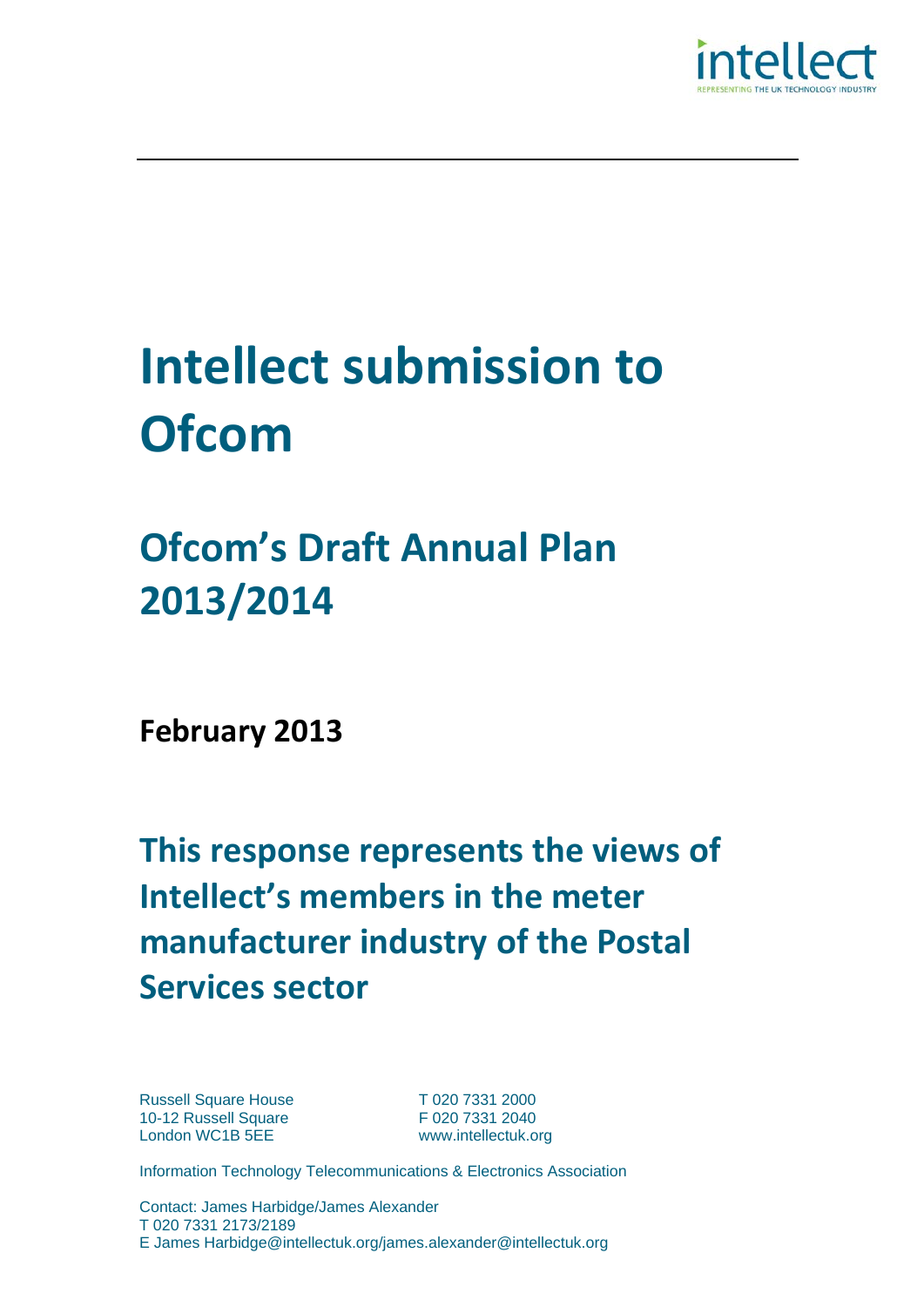

### **Introduction**

Intellect is the UK trade association for the technology industry. Our mission is to use our expertise and knowledge to provide the highest quality of service and intelligence to our 750 plus members across the information and communications technologies (ICT), electronics manufacturing and design, and consumer electronics (CE) sectors. This enables them to make the right business decisions to deliver commercial solutions and achieve growth and profitability. We do this by fostering improved business performance, encouraging thought leadership, and making the shaping of markets and influencing of policy possible.

We are constantly striving to provide work environments where our members can meet their potential and thrive in an atmosphere of excellence through working closely with the government, regulatory bodies, policy makers and businesses.

#### **Intellect Postal Services Group**

**Please note, Intellect is a broad association and responses may also be received from our Telecoms and Wireless Programme on Spectrum issues.**

In this response, Intellect would like to highlight the issues and concerns of our members involved in the postal services sector which we believe Ofcom should be aware of and considering as priorities in the broader forward agenda.

This is a crucial area for the ICT industry and one we are pleased to see gaining increasing prominence within Ofcom. Intellect has a 'Postal Services Group' consisting of leading ICT players in this sector – and this response comes from the 'meter manufacturer' industry (explanation below) within that group.

Intellect's Postal Services Focus Group comprises the key industry stakeholders and has an established programme of engagement with all sections of the market to collate and articulate the concerns and visions of the postal technologies sector.

Our objective is to represent the industry to highlight the importance of technology to the UK postal industry now and in the future. We do not advocate specific company technologies and therefore Ofcom should regard this response as an expression of the specific industry view.

Following Ofcom's assumption of regulatory responsibility for postal services our group has met with Ofcom on multiple occasions and we have responded to several Ofcom consultations in 2012 to input the collated thoughts of the meters industry into Ofcom's decision making process.

#### **Background**

In this response Intellect would like to introduce the meter manufacturers sector and provide collated thoughts in response to the consultation issued by Ofcom concerning the draft annual plan.

This response is solely from a specific section of our varied membership – our meter manufacturers. It comprises the collated concerns of the meter manufacturers' sector specifically within the Intellect focus group, in particular: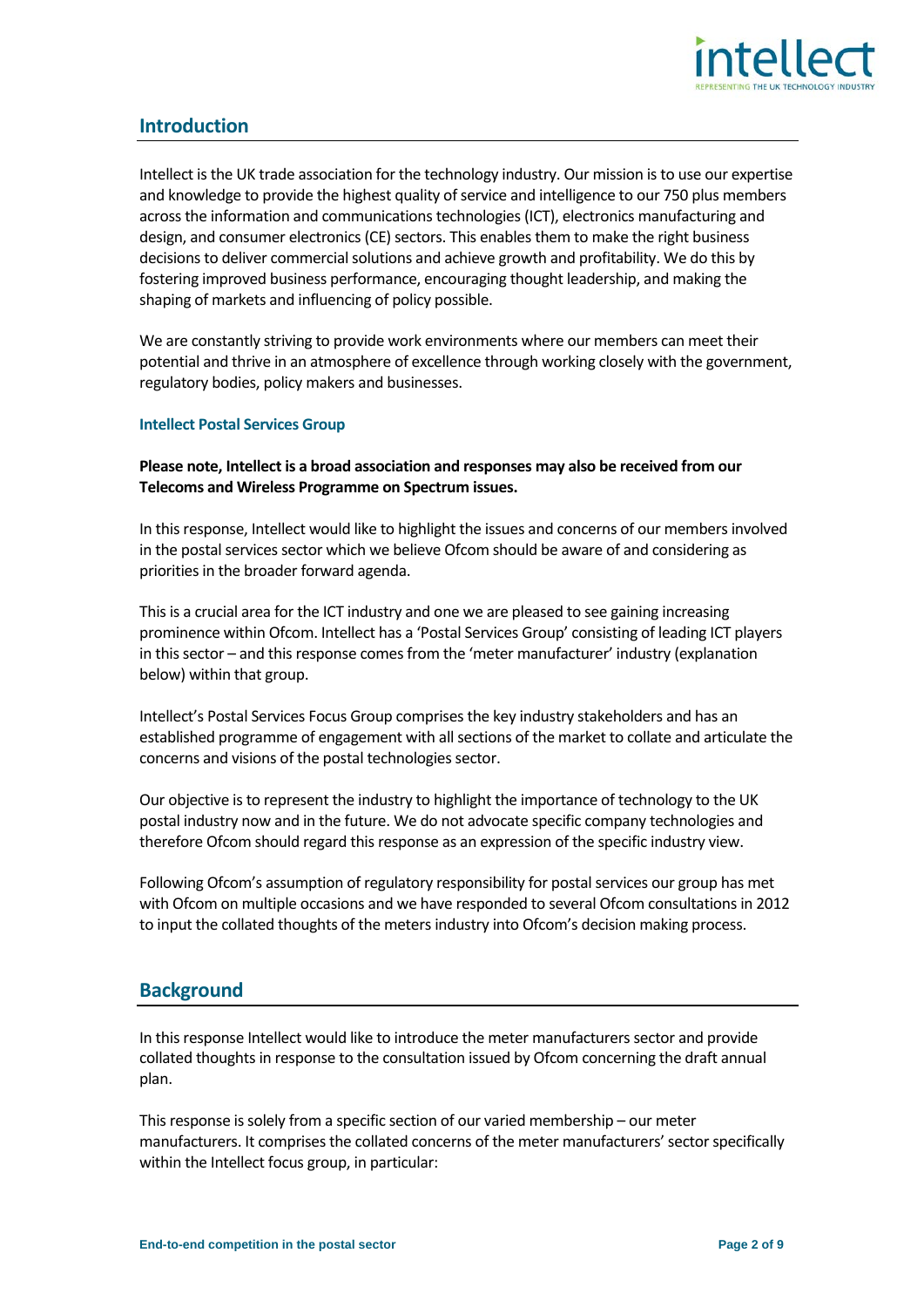

#### • **Pitney Bowes Ltd**

#### • **Neopost Ltd**

These members are keen to convey their thoughts as an industry, and Intellect provides a neutral forum for our members to collectively provide the thoughts of the sector for the benefit of industry and regulator.

**Please note references below to** *'Intellect members***' refer solely to the views of our members named above and views of Intellect's wider membership may follow separately if appropriate.**

#### **An overview of why customers choose the meters channel**

Before our main response, we would like to provide Ofcom with background to the 'meter manufacturer' industry to help place the response in context.

Intellect members from the meters sector have highlighted the following factors which make the meters channel attractive and which it is important for Ofcom to be aware of as part of this work:

- 1. Business customers can gain easy access to the majority of the Royal Mail's products and services through the franking machine.
- 2. For customers, franking offers an efficient and accurate way to weigh measure and pay for unsorted business mail.
- 3. There is no minimum threshold as regards the volume of mail sent. Franking machine users can process their mail in batches or single piece by single piece. It is therefore a very flexible system that can be configured individually to any mailroom, mailhouse or office environment.
- 4. For SMEs the other channel options would be to go to the Post Office which is an ideal retail channel but inconvenient for many small businesses, or to use stamps which is likely to be the method of posting they used before acquiring a franking machine.
- 5. SMEs can be assured that they will enjoy the same quality of service from the Royal Mail as larger posters even though they do not spend at the levels of those organisations.
- 6. The price of an entry level franking machines is attractive to SMEs who are looking for convenience.
- 7. The channel continues to work closely with the Royal Mail to develop new services for customers and to expand the choice available to customers. For example the use of 2D barcodes would give customers the ability to track mail items in the Royal Mail network and have access to service reports. This technology would also allow Royal Mail to innovate and deliver new value add services for customers.
- 8. The Royal Mail are offering new services in the market place for all customers, the meters channel are keen to offer their customers the full range of services including the range of Tracked services.

It is also worth noting that the vast majority of Royal Mail products in the meters channel are, currently, price controlled. Price control reflects the fact that Royal Mail has traditionally been, and continues to be, seen as a dominant player in this part of the market and therefore attempts to ensure that unfair or anticompetitive practices are not a feature.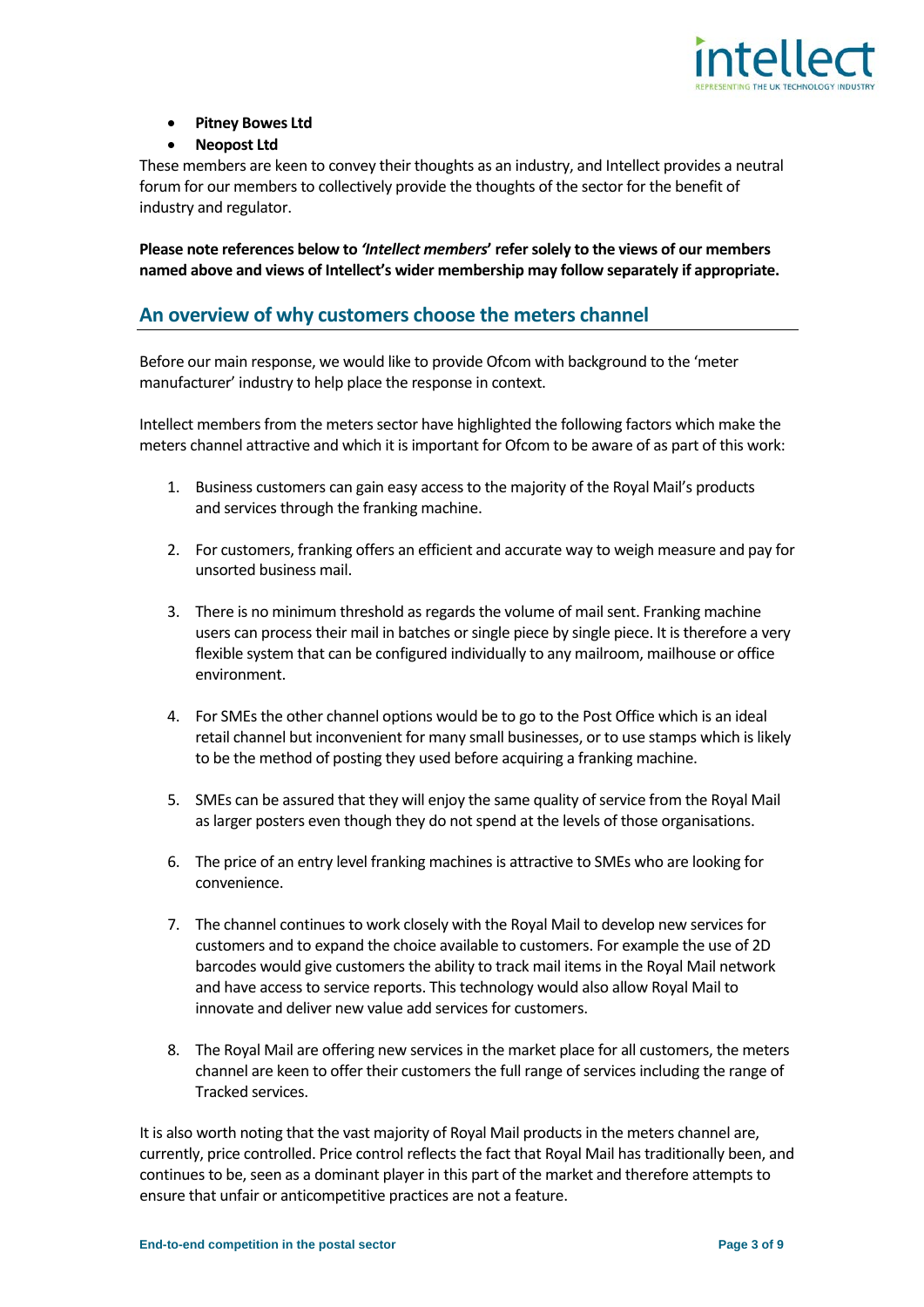

Customers themselves are not especially concerned about what products and services are in or out of the price control; they require a high quality service at a reasonable price, priced on a uniform basis which they expect the Royal Mail to deliver.

For their part, Royal Mail receives mail with a securely evidenced postmark and can access customer usage data for business planning purposes. The meters industry has the capability and expertise to develop and support Royal Mail with its major automation and efficiency program currently taking place across its network. The industry is working very closely and pro-actively with Royal Mail to support these activities and believe they will ultimately result in improved quality of service levels, improved resource productivity and cost reductions for Royal Mail and increased customer satisfaction for meter industry customers.

### **Intellect comments on the Draft Annual Plan 2013/2014**

#### *Introduction*

Intellect welcomes the prominent role Postal Services has been given following the move from Postcomm to Ofcom as the industry regulator. We have responded to other consultations throughout the last year in a detailed manner, and would now like to provide what we see as fundamental issues for a section of our membership we would like Ofcom to consider over the coming year.

In particular, we would like to highlight one key point in Ofcom's Draft Annual Plan. In reference to section 4.33 under *Secure the provision of the universal postal service,* we welcome Ofcom's approach to the continued provision and protection of the USO. However, there is a growing concern that a major potential threat to the USO may be developing in the form of end-to-end competition which Ofcom appear not to have fully recognised and appreciated.

This could potentially mean that Ofcom risk not protecting the USO as they are obliged to do.

#### *Main response*

#### **End-to-end competition and the USO**

We are concerned that Ofcom may be underestimating the potential threat to the USO of end-toend competition. Ofcom have stated that the USO is their number 1 priority for the Postal Services market so it must take a proactive approach in an ever-changing market.

End-to-end competition can present either a risk to the viability of the USO if managed poorly or, conversely, an opportunity if competition is managed by Ofcom in a fair and reasonable fashion.

#### **A Potential Threat**

Royal Mail offers the Universal Service and this is handled by various means, including access. If the volume of mail currently using downstream access moves towards end-to-end providers then there will be lessrevenue to secure the universal service, which therefore constitutes a threat to the USO.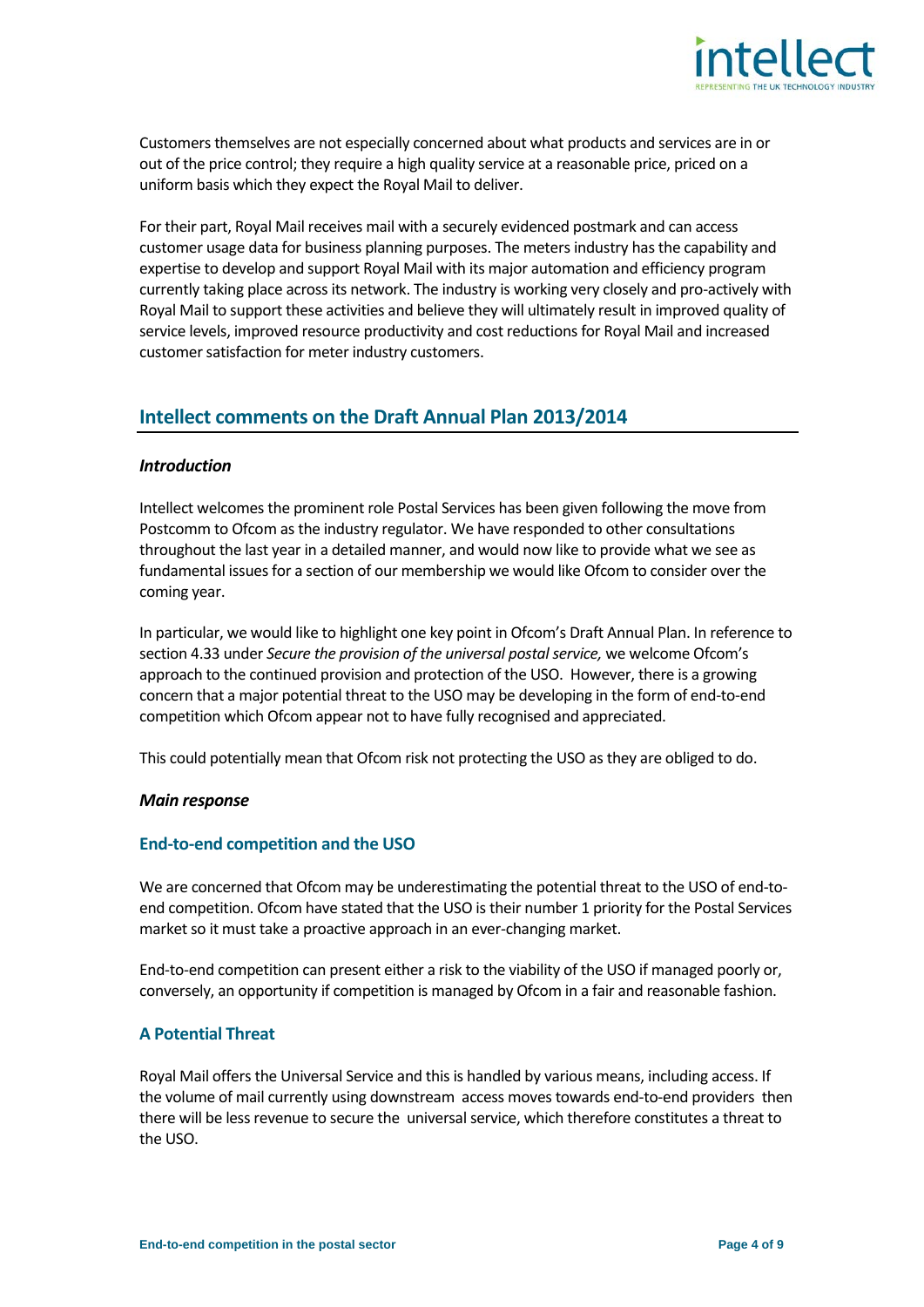

With this in mind, Intellect emphasises that it is businesses which commercially underpin the USO and make it viable, as opposed to residential users, and Ofcom's focus should be ensuring their requirements are met and the Royal Mail service to them is secure.

Whilst agreeing to the principle that a cheaper and alternative end to end service provides more focus for Royal Mail being more cost efficient and providing the level of service required by senders, the level of competition must be monitored in the context of impact upon the USO – the protection of which is Ofcom's ultimate objective, and as we understand their legal obligation.

Our members foresee a threat should an end-to-end provider partner with other downstream access operators (for example) to deliver their access mail - Royal Mail would lose significantly more mail with clear implications for the viability of the USO. Moreover, end-to-end competition effectively gives an opportunity for Royal Mail's competitors to *'cherry pick'* the specific geography, volumes and minimum number of delivery days for its service as it is without obligations. They will, presumably, choose the most commercially viable locations and numbers (likely to be public sector customers in cities)

In essence, the loss of Royal Mail revenue to end-to-end competitors from other downstream access operators has the potential to threaten the provision of the universal service. Our members ask Ofcom to consider how they would pro-actively monitor this, and to consider the trigger points that would require Ofcom to take action.

We are concerned from what we have seen and heard from Ofcom in consultations and stakeholder forums that this is not an issue Ofcom is taking as seriously as industry, and that the 'wait and see' and 'reactively monitor' approach is not appropriate for this situation.

#### **Potential Actions to mitigate the threat**

We encourage Ofcom to adopt a more pro-active approach to assessing the progress of end-toend competition and to planning for intervention when it may become necessary – both what this intervention might encompass and when Ofcom would deem it necessary to intervene.

Intellect will continue to monitor how this develops as there is potentially significant impact on the USO. As the voice of those invested in the success of the small-medium sized mail users – who underpin the USO and make it commercially viable – we see this as a major emerging issue and encourage Ofcom to do the same and prepare to act accordingly.

Our members point out that while *'postal operators may provide postal services without the need for any licence or prior authorisation by the regulator',* Ofcom do have powers under the Act to impose a defined list of regulatory conditions on postal operators in given circumstances.

The March 2012 Statement set out Ofcom's view that an indicative Royal Mail EBIT/revenue range of 5% to 10% *was 'appropriate and consistent with the need for Royal Mail to earn a reasonable commercial rate of return'* – i.e. to effectively sustain the universal service. However, Royal Mail EBIT is currently 2.3% (2011-12). Therefore, it has been noted that should Ofcom not intervene regards end-to-end it may potentially appear that they are going against their own objective.

One suggestion which has been discussed is to require contributions to a 'universal service compensation fund' to meet the burden of the universal service operator. In general, our members feel this would take too long to set up and administer in reality and does not effectively mitigate the threat to the USO – although we encourage Ofcom to take note of the experiences of mail operators in other countries, such as PostNL (who currently have a request for compensation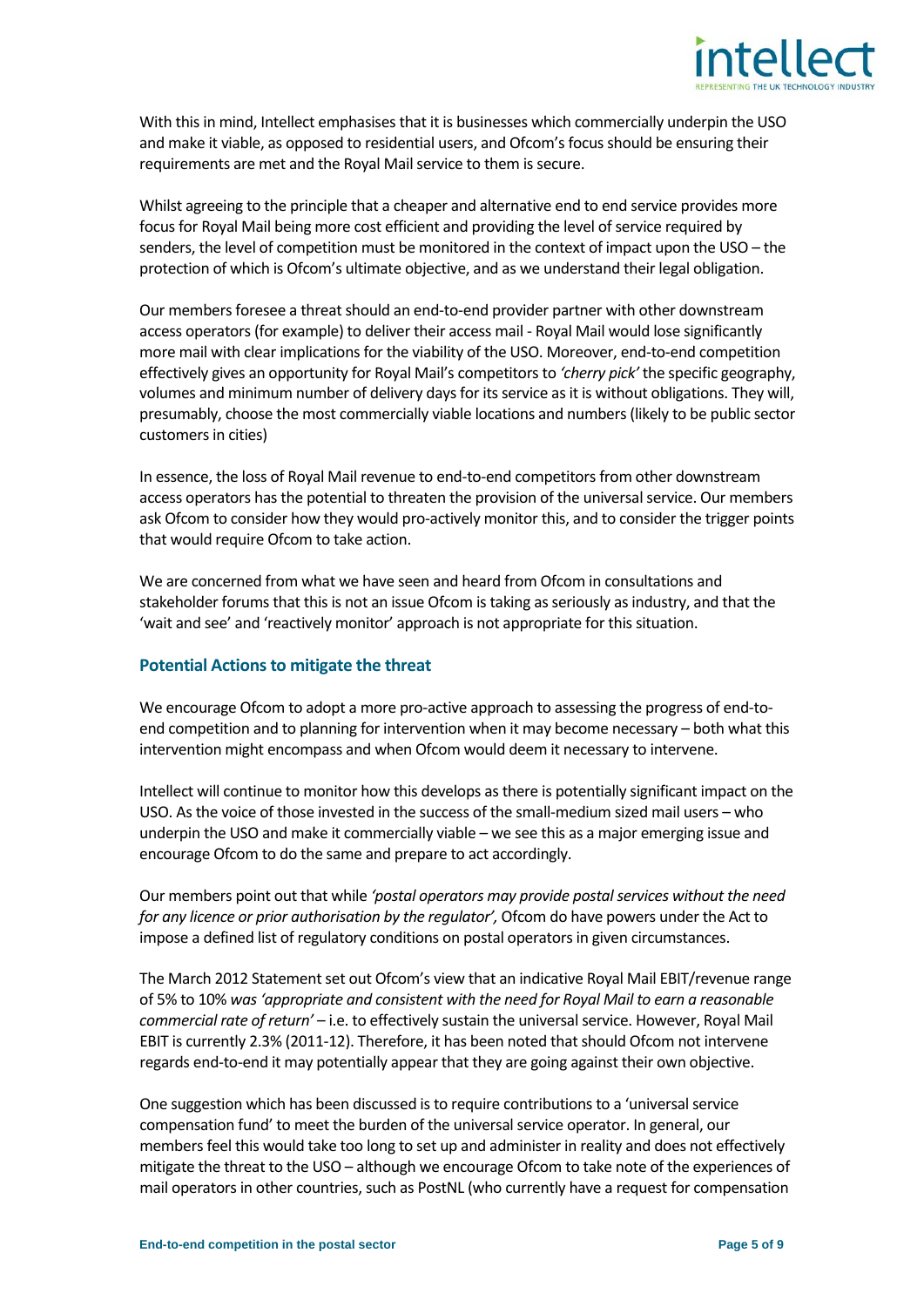

fund with the Dutch regulator). It is also worth exploring using a GUSC (General Universal Service Condition) intervention rather than looking at setting up a compensation fund, and making *all* endto-end operators open up their network to access.

#### **Recommendations**

**We would like Ofcom to be more specific in what action it would take if end-to-end competition threatened the universal service obligation (USO). Specifically:**

- **Ofcom should play a proactive role in assessing the effect on the USO of Royal Mail losing market share to competitors**
- **Ofcom needs to plan now how and when it would step in to mitigate a threat to the USO:**
	- o **If Royal Mail lost 5% of its market share to a competitor, does Ofcom consider that a threat to the USO? If not, how about 10%? What is the 'cut-off' point?**
	- o **Once identified, what action will Ofcom take?**

#### **Conclusion and next steps**

The impact of end-to-end competition on the USO must be taken seriously by Ofcom at senior level. It should be closely monitored and potential regulatory intervention at an appropriate time planned for in advance.

This is of fundamental importance to Ofcom's primary objective of securing the USO.

The ultimate path this will take is not clear at present but our members do identify potential serious risks should such competition be allowed to develop unchecked or with limited oversight.

Intellect's Postal Services Group welcome the opportunity to input our comments on an important topic and would welcome the opportunity to discuss this area with Ofcom as it develops and invite Ofcom to get in touch at any time.

#### **Intellect Contacts**

Associate Director **Programme Manager** Programme Manager T: 020 7331 2007 T: 020 7331 2173

**James Alexander** Programme Executive T: 020 7331 2189 E: [james.alexander@intellectuk.org](mailto:james.alexander@intellectuk.org)

**Carrie Hartnell Carrie Hartnell James Harbidge** E[: carrie.hartnell@intellectuk.org](mailto:carrie.hartnell@intellectuk.org) E: [james.harbidge@intellectuk.org](mailto:james.harbidge@intellectuk.org)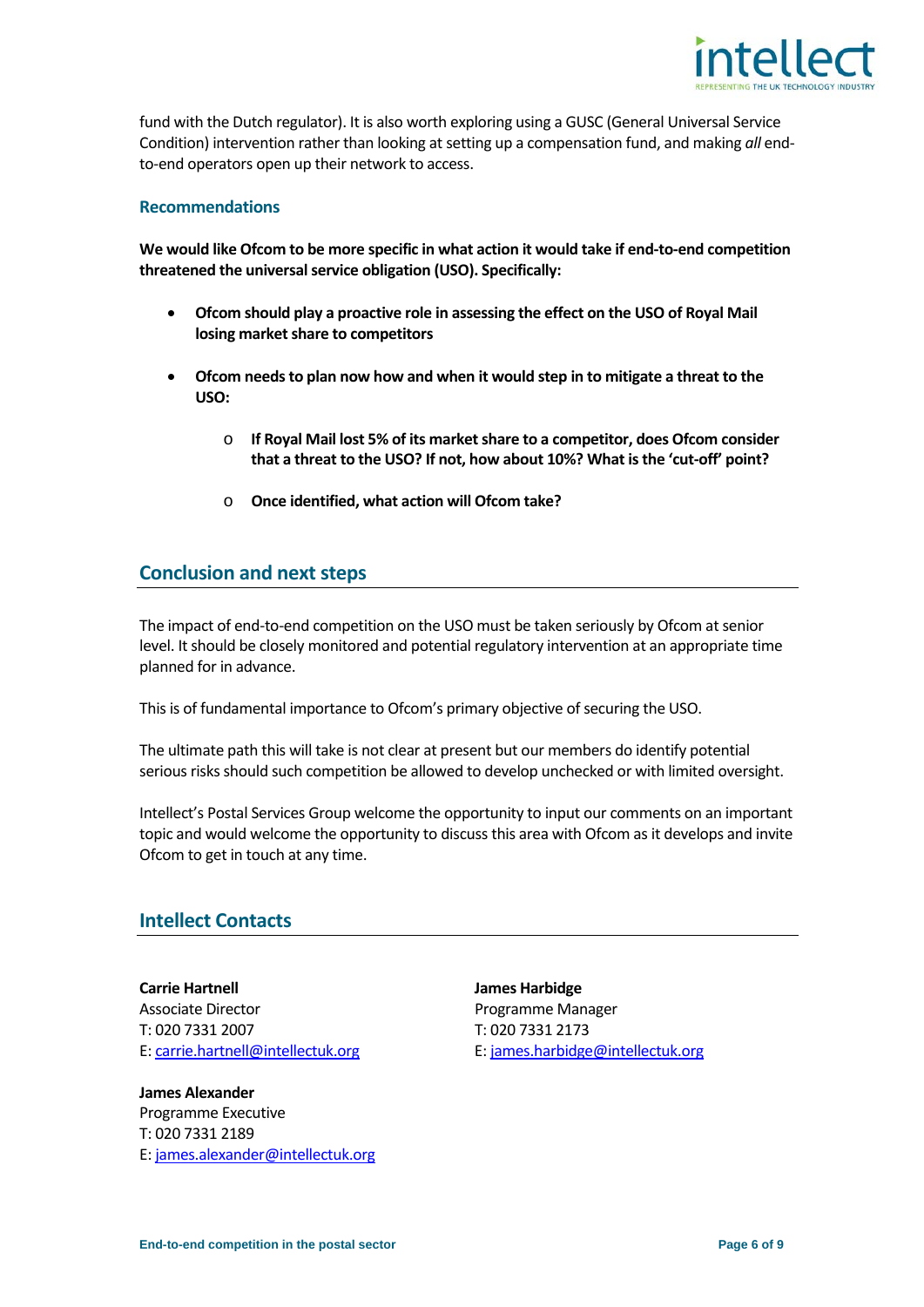

### **Intellect response to the Ofcom Consultation:**

### **Ofcom's Draft Annual Plan 2013/2014**

### **February 2013**

Part II: Responses relating to spectrum-related elements in Ofcom's Draft Plan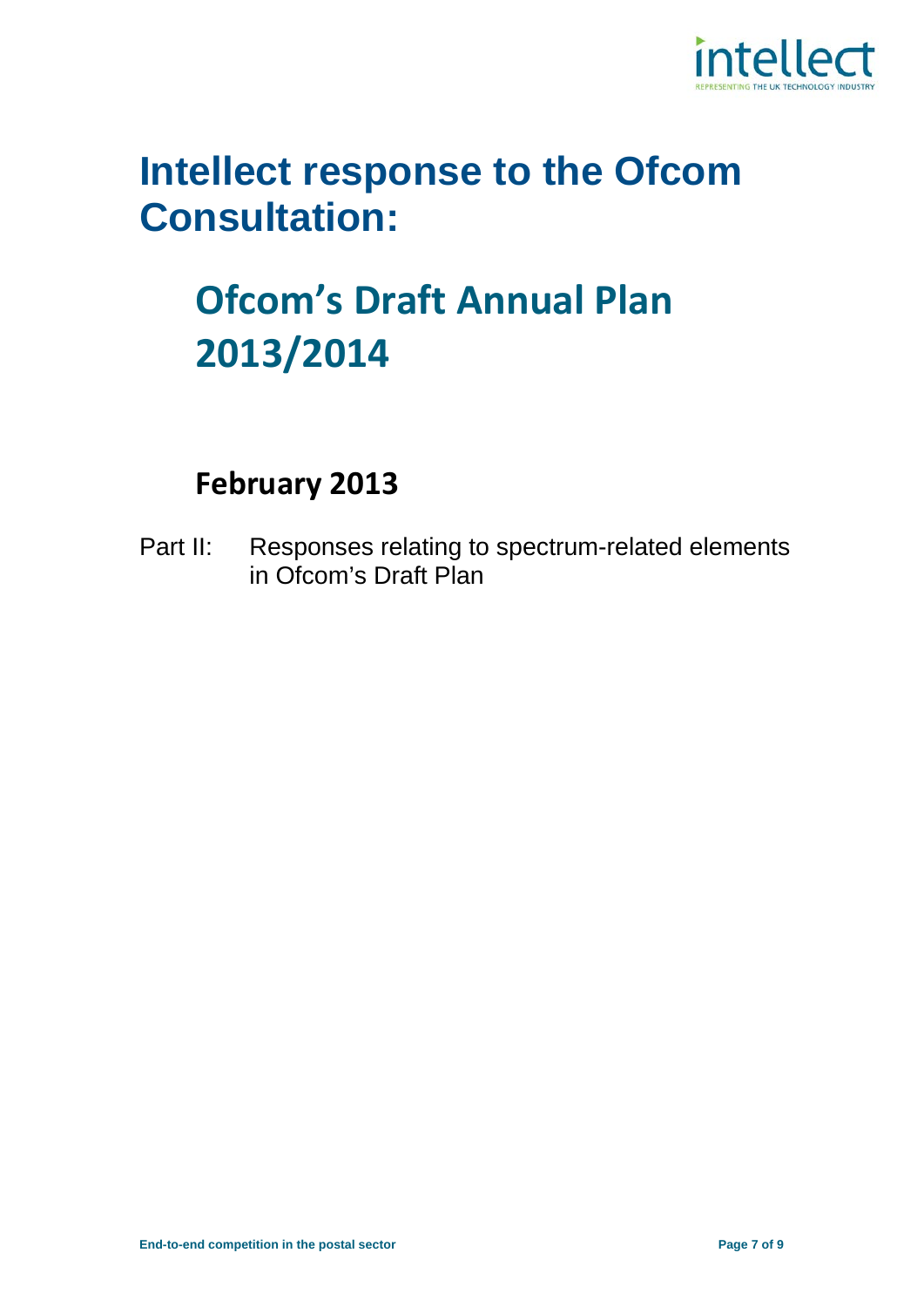

#### **Response**

#### **Summary**

Intellect believes that an independent and strong communications regulator is important for the future health of the industry. However with the need to leave no stone unturned to deliver GDP growth and the pivotal role that digital technologies play in delivering it, Ofcom should focus on developing a detailed understanding of how its regulatory activities impact on economic growth and productivity. In addition, with the multiples channels through which consumers now access their communications and broadcast services, Ofcom should give greater focus to developing common regulatory approaches across these channels. On spectrum, Ofcom should work with industry and Government to develop an overarching spectrum strategy to ensure that UK is home to innovative new wireless technologies and services. Finally, a proactive engagement in international negotiations on communications regulation and spectrum allocations is vital in achieving UK ambitions. Ofcom has a crucial leadership role here and it must as a matter of urgency ensure that it actively develops the skills and resources to deliver this.

#### **Detailed response**

#### **The communications sector as a key driver for growth**

A number of studies including a World Bank econometric analysis <sup>[1](#page-7-0)</sup> give good evidence of the adoption of communications technology as the key driver for growth and productivity improvements. Given the desperate need for growth in the coming years, Ofcom should do more to understand the impact of its activities on productivity and growth in the UK. Furthermore, given its pivotal role in this crucial sector, Ofcom should ensure that it is properly resourced to fulfil its pivotal role.

#### **Convergence and need for level regulatory interventions**

Communications technology and markets are changing rapidly. Internet protocol is increasingly being used for voice, video and data applications. Customers access similar or substitute (communications) services via a variety of platforms and markets (eg. fixed and mobile services, digital terrestrial TV, satellite communications and broadcasting). They have also become accustomed to dealing with their communications services in bundles. Yet often regulation tends to operate in terms of discrete markets. Ofcom should give focus in its 2013/14 work plan on the application of uniform or comparable regulatory measures across sectors.

#### **Need for a broad-based, strategic approach to spectrum**

Spectrum is an important tool for innovation and competition in the communications sector. The recent study undertaken for DCMS by Analysys Mason suggests that the economic value of spectrum in the UK has increased sharply to around  $E$  52 Bn The coming years promise to deliver a variety of exciting developments requiring a range of exclusively licensed, to lightlylicensed and unlicensed/ shared spectrum access for applications ranging from commercial to public and emergency services applications. A diverse range of wireless technologies will both place increasing pressures on the scarce spectrum below 3 GHz as well as increasing the range of applications in the higher bands.

Ofcom should engage with industry to develop a forward looking spectrum strategy for the UK. The Spectrum Forum for UK spectrum users facilitated by Intellect in response to a request by DCMS is an ideal opportunity for this Government - Ofcom –industry engagement. Ofcom should engage closely with the Spectrum Forum to develop a forward looking UK spectrum strategy.

#### **Proactive international engagement**

There is a need to improve the way that the UK engages on spectrum matters in the international fora. These fora are principally the ITU, CEPT and the European Union. UK people have shown themselves to be fast adopters of communications technology band services. However in the future it will not be sufficient to be the leading consumers of such things – we need to be leading developers of the technologies and services too. Much of the

<span id="page-7-0"></span> $1$  Information and Communication for Development 2009: Extending Reach and Increasing Impact; World Bank (2009)